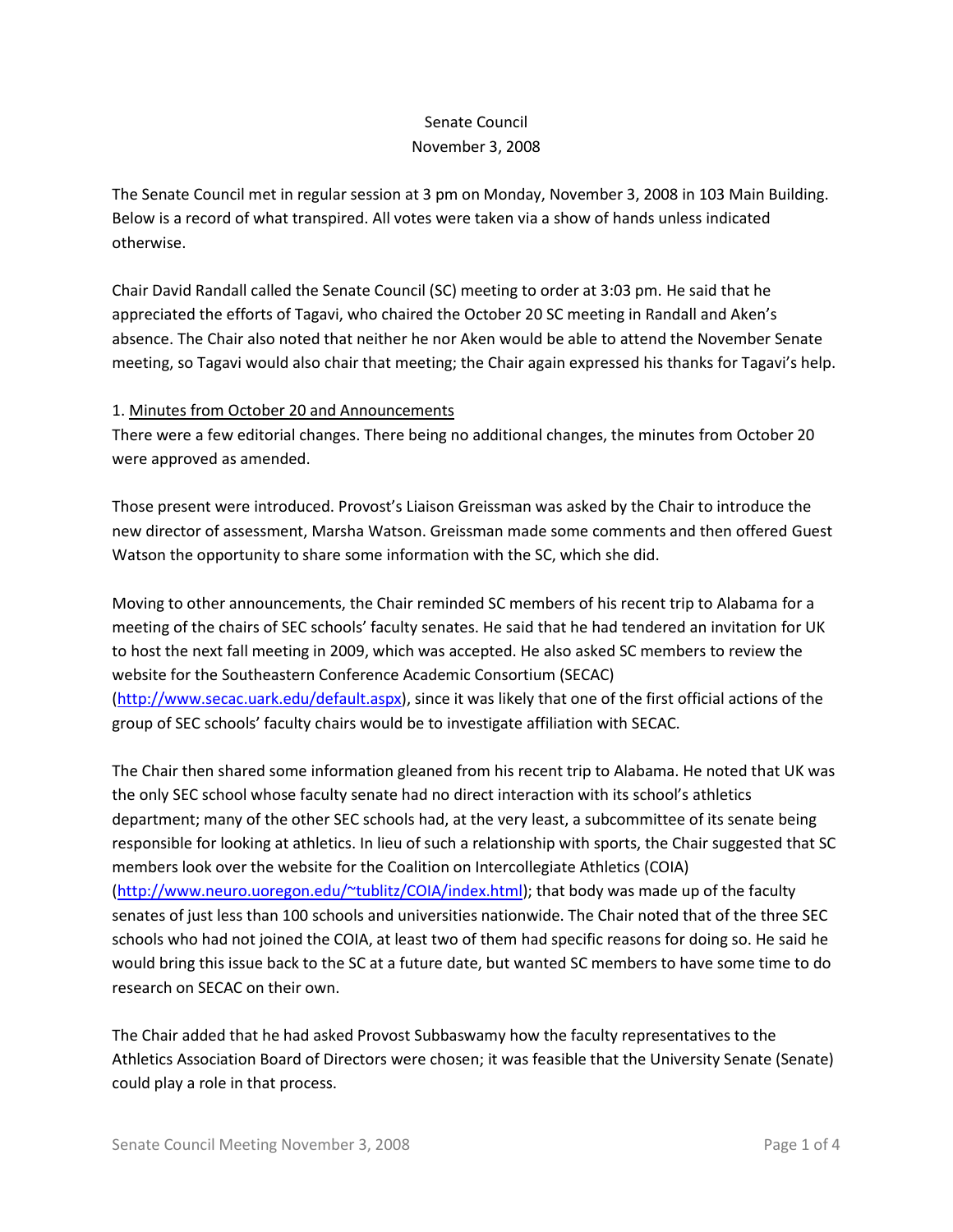Lastly, the Chair announced that Chappell and Tagavi would be absent from the meeting.

# 2. Discussion on Proposed Changes to Human Resources Policy and Procedure 4.0

The Chair reminded SC members that a small group, made up of Piascik, Swanson, Wood and Davy Jones, had been asked to look at a proposed change to Human Resources Policy and Procedure (HRP&P) 4.0, in which administrators above a certain level would not be allowed to serve in the Senate or as faculty trustee. Wood said that the meeting had been constructive and that the group was much happier with the revision that allowed a department chair/director to serve in the Senate, so long as the administrative service as chair was concluded prior to the beginning of the senatorial term. Wood said that group endorsed the proposed change with the revision pertaining to directors and chairs.

There was a brief discussion about the best way to succinctly refer to directors of all educational areas.

Wood commented that the bulk of the group's discussion had actually pertained to the perception that the university was not functioning according to the *Administrative Regulations*; some departments utilized a department head system, instead of a department chair system.

Piascik **moved** to send the Senate Council's position on the proposed and revised changes to HRP&P 4.0 to the Office of the Provost. Anderson **seconded**. There being no further discussion, a **vote** was taken and the motion **passed** without dissent with seven in favor.

## 3. UK December 2008 Degree List

Wood **moved** to send the UK December 2008 degree list to the Senate for approval. Swanson **seconded**. There being no further discussion, a **vote** was taken and the motion **passed** without dissent with seven in favor.

With the SC's approval, the Chair agreed to Greissman's suggestion to delay review of the proposed center until the invited guest arrived.

## 5. [Proposal for Nursing Provisional Admissions](http://www.uky.edu/USC/New/files/NU%20Prov%20Adm%20SR%204221_to%20SC_Complete.pdf)

The Chair invited College of Nursing's Associate Dean for Undergraduate Studies Pat Burkhart to offer information about the proposal; Guest Burkhart did so. Afterwards, there were a variety of questions asked by SC members, all of which Burkhart answered.

As a result of a friendly suggestion, Burkhart agreed to some minor editing $^1$  done by the SC to the proposed new text:

Early provisional admission to the Professional Nursing Curriculum will be granted to graduating high school seniors who meet the criteria of a high school gpa of 3.5 or higher and an ACT composite of 26 or higher (or the equivalent SAT combined score)

 $\overline{\phantom{a}}$ 

 $^{1}$  Strikethrough indicates deleted text and underlining denotes new text.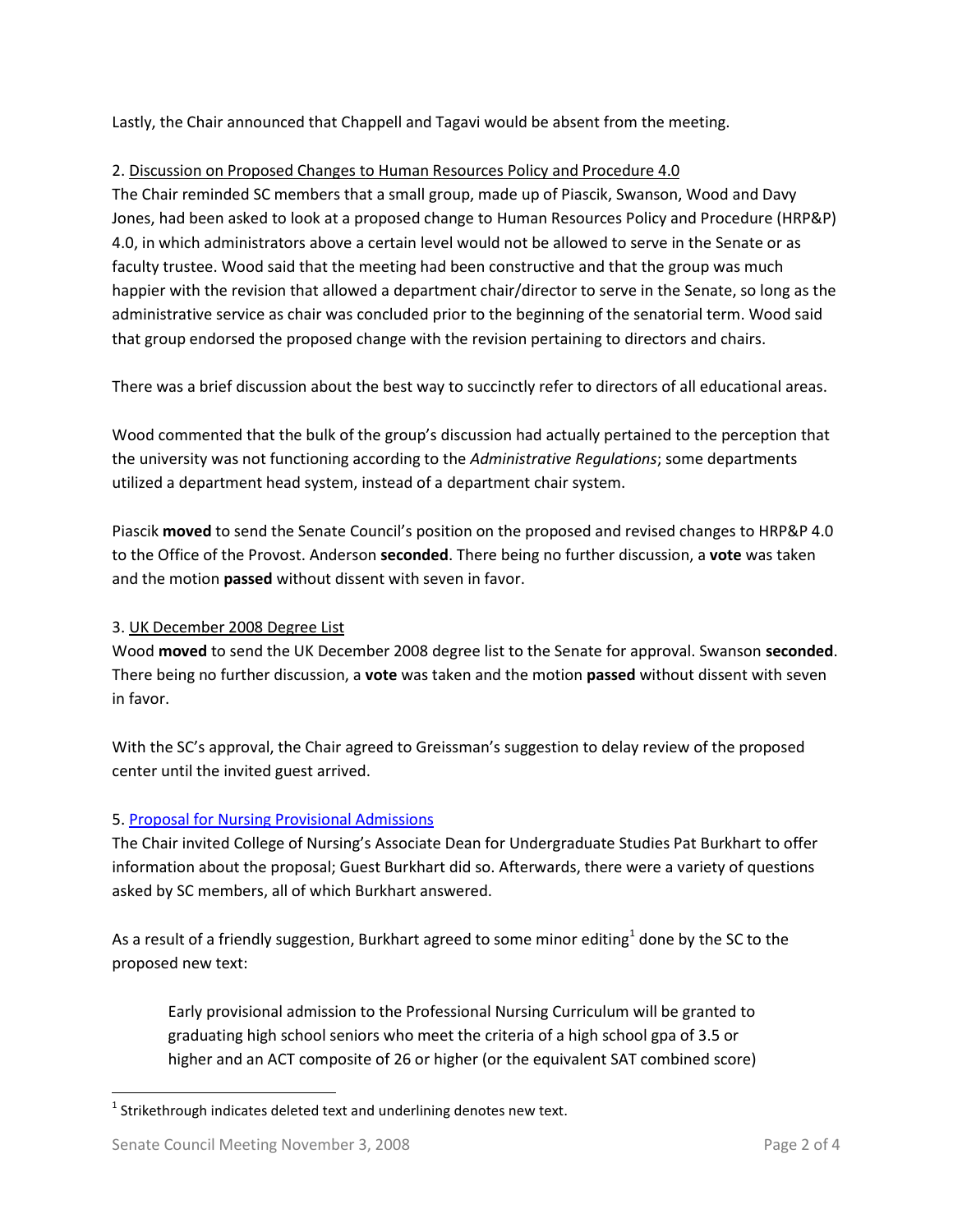.providing sStudents will be required to maintain a 3.0 gpa in each semester during the freshman year and a 2.75 gpa in the prerequisite science courses. Students who meet these requirements will be granted full admission are guaranteed Early Admission in either the fall or spring of the student's sophomore year to the Professional Nursing Curriculum. Students not meeting those requirements will be grouped with other applicants who are considered for admission after completion of the pre-requisites.

There being no further discussion, Piascik **moved** to send the proposal for Nursing's provisional admissions to the Senate with a positive recommendation, effective immediately. Aken **seconded**. There being no further discussion, a **vote** was taken and the motion **passed** unanimously with seven in favor.

#### 6. Gen Ed Steering Committee Update

The Chair asked for an overview from the convener of the Gen Ed Steering Committee (GESC), Susan Carvalho. Guest Carvalho gave SC members an update of the activities of the GESC since her last meeting in August with the SC. After her comments, she and SC members discussed the proposed gen ed presentation to the Senate on November 10.

#### 4. [Proposed New Center: Kentucky Diabetes and Obesity Center](http://www.uky.edu/USC/New/files/KY%20Diabetes%20and%20Obesity%20Center%20Proposal_Complete_TO%20US.pdf)

The Chair invited Lisa Tannock, spokesperson for the proposed Center, to share information about what had occurred since her last visit with the SC in September. SC members asked a few questions, which she answered.

Anderson **moved** to approve the proposed Kentucky Diabetes and Obesity Center and send it to the Senate with a positive recommendation. Swanson **seconded**. There being no further discussion, a **vote** was taken and the motion **passed** without dissent with seven in favor.

#### 7. [Tentative Senate Agenda for November 10](http://www.uky.edu/USC/New/files/Tentative%20Senate%20Agenda%20for%2011-10.pdf)

SC members discussed the proposed tentative agenda and a possible informational presentation to the Senate in February.

Wood **moved** to approve the tentative agenda for November 10. Aken **seconded**. There being no further discussion, a vote was taken and the motion **passed** without dissent with seven in favor.

The meeting was adjourned at 4:11 pm.

Respectfully submitted by Stephanie Aken<sup>2</sup>, Senate Council Vice Chair

 $\overline{\phantom{a}}$ 

 $2$  The Chair was out of town and unable to regularly access email to review the minutes.